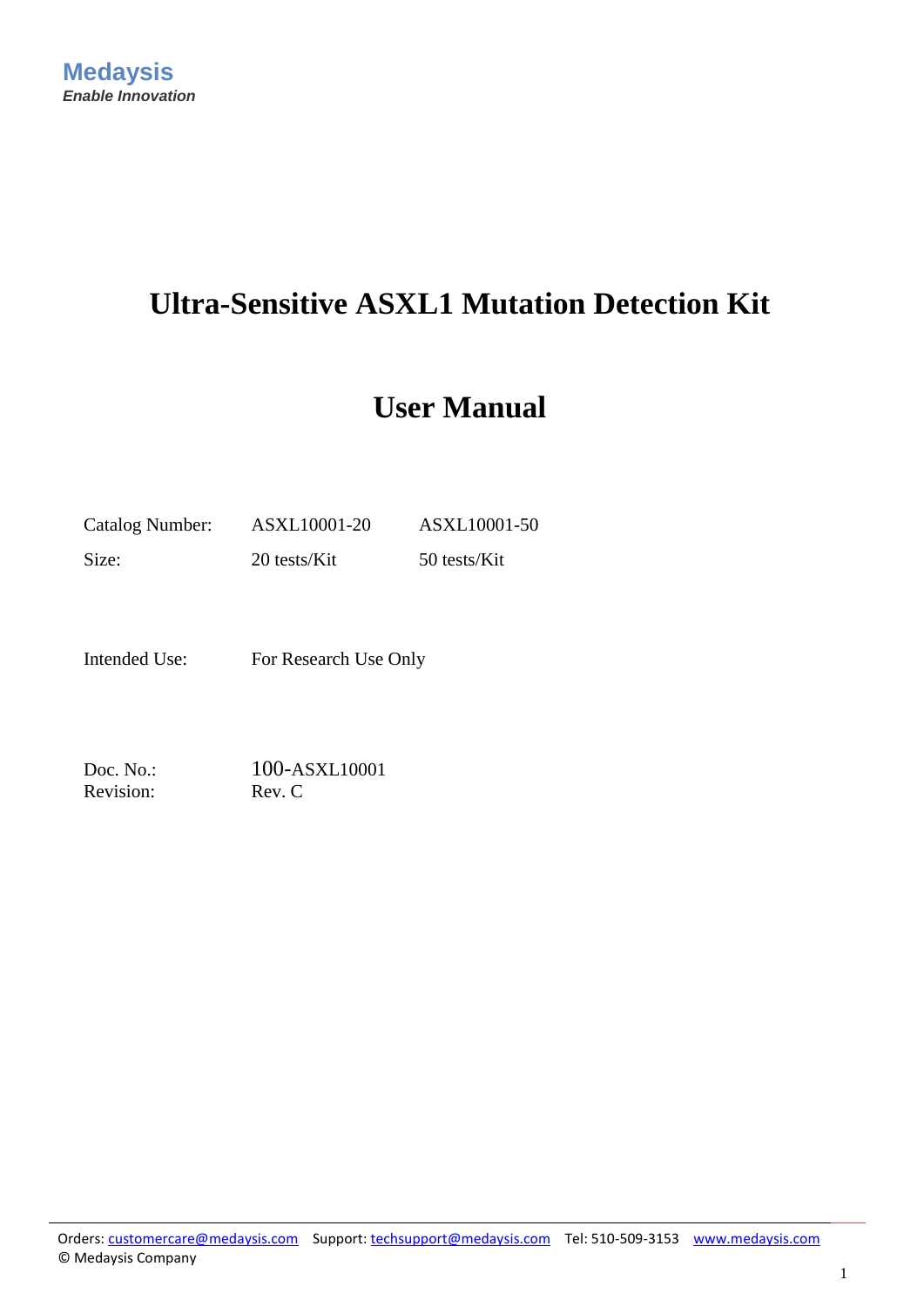# **Medaysis**<br>**Enable Innovation**

| 1.  |  |
|-----|--|
| 1.1 |  |
| 1.2 |  |
| 2.  |  |
| 3.  |  |
| 4.  |  |
| 5.  |  |
| 5.1 |  |
| 5.2 |  |
| 5.3 |  |
| 6.  |  |
| 7.  |  |
| 7.1 |  |
| 7.2 |  |
| 7.3 |  |
| 7.4 |  |
| 7.5 |  |
| 8.  |  |
| 9.  |  |
|     |  |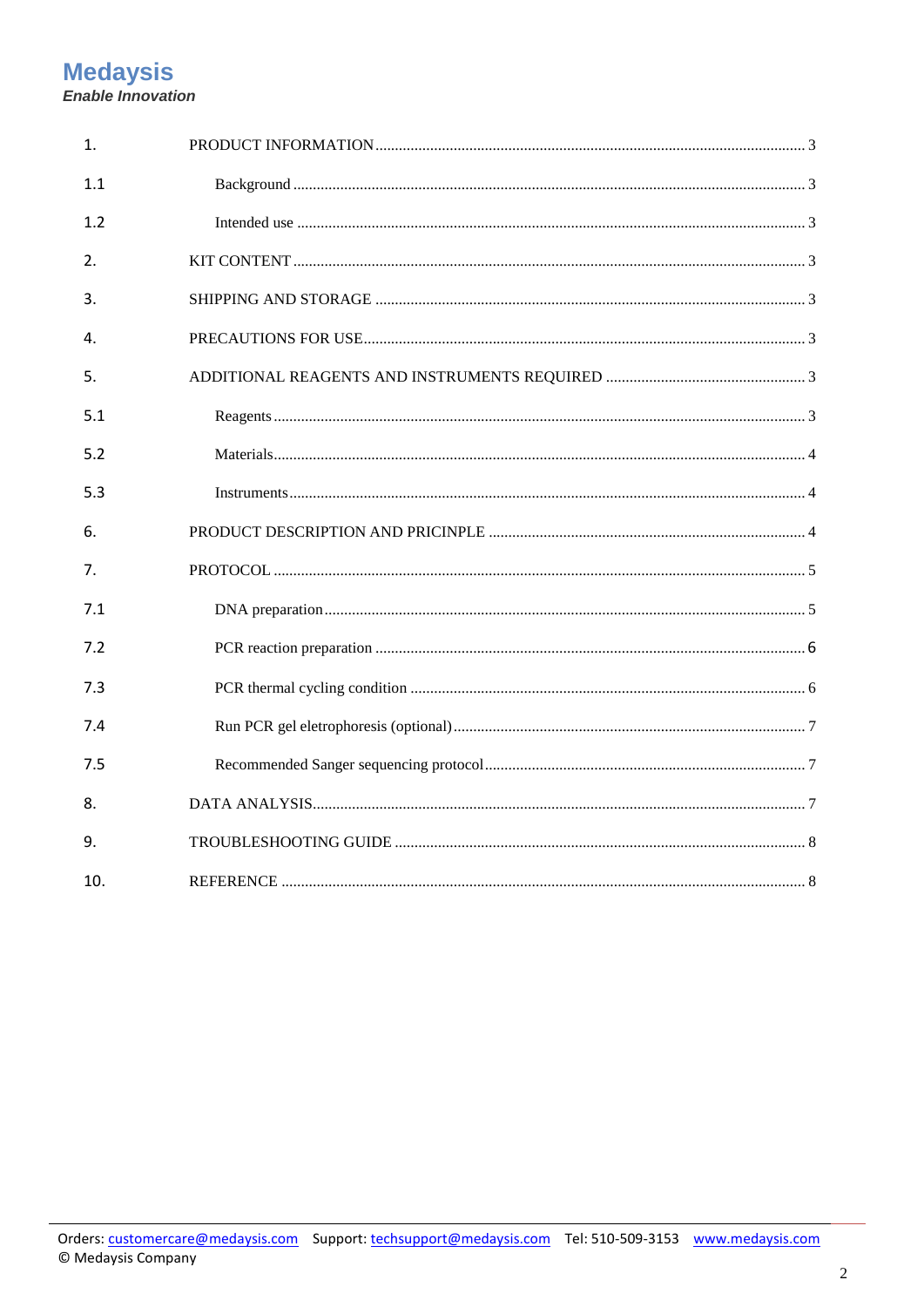# **Medaysis**

*Enable Innovation*

#### <span id="page-2-0"></span>**1. PRODUCT INFORMATION**

#### <span id="page-2-1"></span>1.1 **Background**

ASXL1 gene, Somatic mutations in the additional sex comb-like 1 (ASXL1), are involved in the regulation or recruitment of the Polycomb-group repressor complex (PRC) and trithorax-group (trxG) activator complex. Recently, ASXL1 gene profiling has been studied in various types of diseases, which is also considered as a novel marker which may be a risk factor related with the prevalence and prognostic of myelodysplastic syndromes, and may be used to determine with the prevalence and prognostic of myeloid leukemia. It has been described in various types of myeloid malignancies, including acute myeloid leukemia (1). More and more studies indicate that ASXL1 mutations are associated with a poor therapy outcome (2).

#### <span id="page-2-2"></span>1.2 **Intended use**

Medaysis Ultra-Sensitive ASXL1 Mutation Detection Kit is a highly specific and sensitive PCR technique that is able to detect common somatic mutations in the ASXL1 gene. Used with Sanger sequencing, it can detect less than 1% (as little as 20 ng to 100 ng of) mutant genes mixed with the wild-type (Table 1). It is designed to amplify ASXL1 gene from formalin-fixed paraffin-embedded (FFPE) tissues, fresh or frozen tissues, cell smears, fine needle biopsies (FNA) or pleural effusion specimens.

Sample quality assurance for diagnostic tests has not been widely implemented in clinical laboratories.

#### Table 1. ASXL1 mutations detected by the kit:

| No | <b>Reagents</b>          | Exon | <b>Mutation/Hot spot</b> Amino Acid Range |             |
|----|--------------------------|------|-------------------------------------------|-------------|
|    | ASXL1 Exon 12 Primer mix |      | G635/G646                                 | $635 - 677$ |

#### <span id="page-2-3"></span>**2. KIT CONTENT**

List of components \*:

| No. |                  | <b>Catalog Number Name of Components</b> | Volume (µl)<br>ASXL10001-20 ASXL10001-50 | Volume $(\mu l)$ |
|-----|------------------|------------------------------------------|------------------------------------------|------------------|
|     | <b>ASXL10021</b> | ASXL1 Exon 12 PCR primer mix             | 90                                       | 225              |
|     | ASXL10041        | ASXL1 Exon 12 Seq primer-R               | 25                                       | 60               |
|     | <b>OTH0001</b>   | 2x PCR Master Mix                        | 450                                      | 600              |
|     | <b>OTH0002</b>   | Nuclease-Free Water                      | 1000                                     | 1000             |

\* Each component contains enough material to test 20 or 50 DNA samples

#### <span id="page-2-4"></span>**3. SHIPPING AND STORAGE**

Medaysis ASXL1 mutation detection kit is shipped at 4<sup>°</sup>C and recommends being store at -20<sup>°</sup>C for long-term storage. When stored under the recommended storage conditions in the original packing, the kit is stable for one year from the date of shipment. Repeated thawing and freezing should be avoided. Non-hazardous. No MSDS required.

#### <span id="page-2-5"></span>**4. PRECAUTIONS FOR USE**

- Please read the instruction carefully beforeuse.
- The kit is intended for research use only, not for diagnostics purpose.
- Experiments should be performed under proper sterile condition with aseptic techniques.
- All reagents should be thawed thoroughly, mix the components by inverting and centrifuge briefly before use.
- Medaysis Ultra-Sensitive ASXL1 mutation detection kit is a PCR-based test to be used by trained laboratory technicians with the appropriate laboratory facilities and equipment.
- Avoid inhalation and ingestion.

#### <span id="page-2-6"></span>**5. ADDITIONAL REAGENTS AND INSTRUMENTS REQUIRED**

#### <span id="page-2-7"></span>5.1 **Reagents**

- DNA extraction
- 6 x sample loading buffer
- Agarose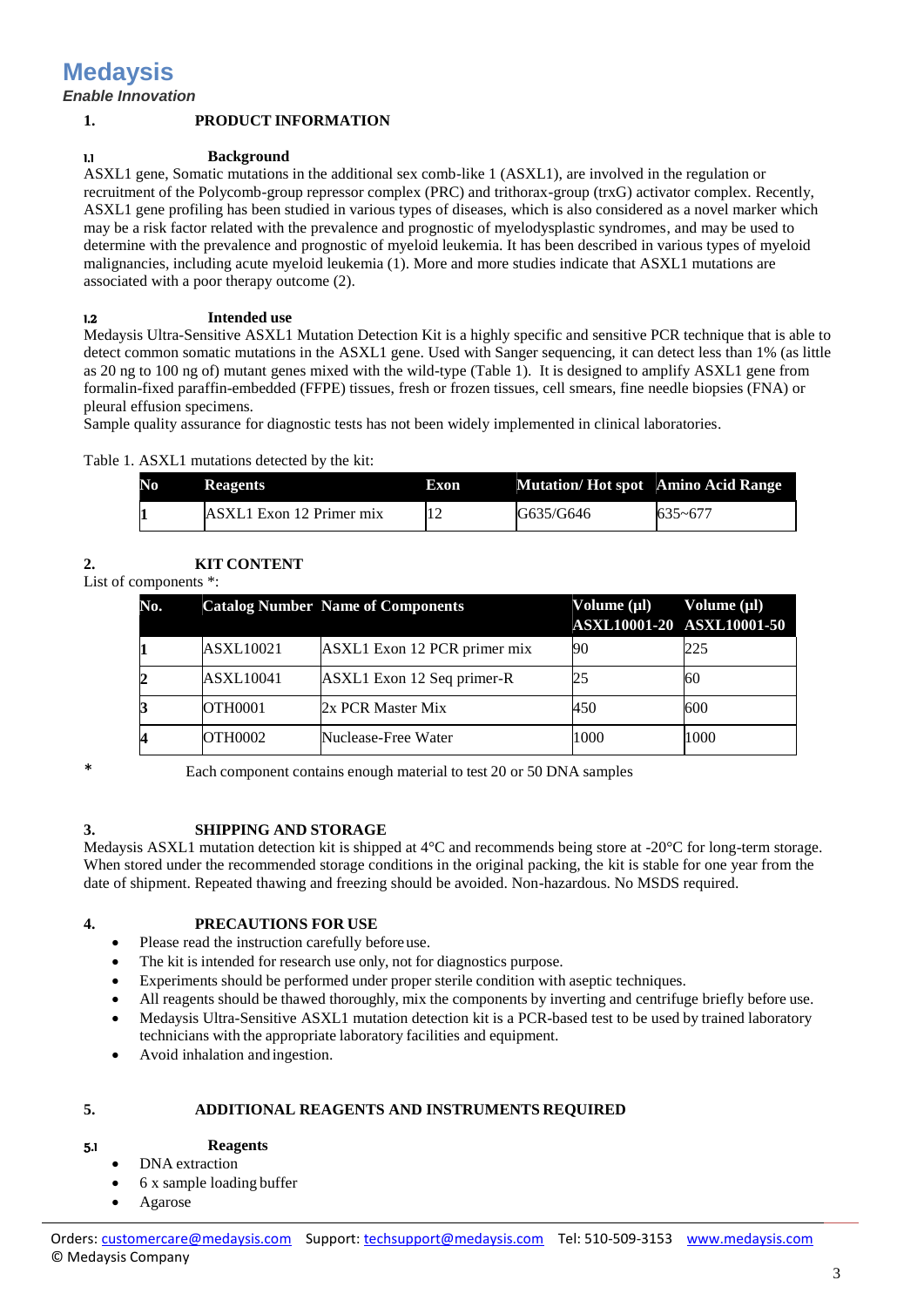# **Medaysis**

#### *Enable Innovation*

- 1 x TAE buffer
- Novel juice or ethidium bromide
- $\bullet$  100 bp DNA ladder standard (Range:  $100 1000$  bp)

#### <span id="page-3-0"></span>5.2 **Materials**

- Sterile, nuclease-free PCR tubes for preparing mastermixes
- Adjustable Pipettes for samplespreparation
- Disposable sterile pipette tips withfilter
- Disposable gloves

#### <span id="page-3-1"></span>5.3 **Instruments**

- PCR instrument (Table 2)
- Electrophoresis equipment and powersupply
- Sanger Sequencer (\*our kit is compatible with DNA analyzerABI3730 and ABI3130)
- The kit has currently been optimized by using ABI Veriti Thermo Cycler. Table 2. List of compatible PCR instruments which has been tested:
- Optimization might be necessary for other instruments. For more information of instrument compatibility, please contact the technical service at Medaysis.

#### Table 2. PCR instruments

| Company                   | <b>Model</b>     |
|---------------------------|------------------|
| <b>Applied Biosystems</b> | Veriti           |
| <b>Bio-Rad</b>            | T <sub>100</sub> |
| <b>Biometra</b>           | T-3000           |

#### <span id="page-3-2"></span>**6. PRODUCT DESCRIPTION AND PRICINPLE**

Ultra-Sensitive ASXL1 Mutation Detection Kit is a CloDiA™ PCR method using novel and proprietary mutation enrichment technology. CloDiA™ PCR has two types of technique involved - Unindel™ PCR and Stuntmer™ PCR. Unindel™ PCR is designed to detect a broad range of insertions/deletions (universal insertions/deletions) in the target region. The three-primer set consists of forward primer, reverse primer and blocker which inhibits amplification of wild type gene but enables amplification of exonic insertions/ deletions. Stuntmer™ PCR is designed to detect a broad range of point mutations in the target region. The structure of both the forwarder and reverse primer has three ports including R Port, E Port, and L Port to suppress amplification of wild type gene but maximize amplification of mutation type. Sanger sequencing can be used to analyze the sequence.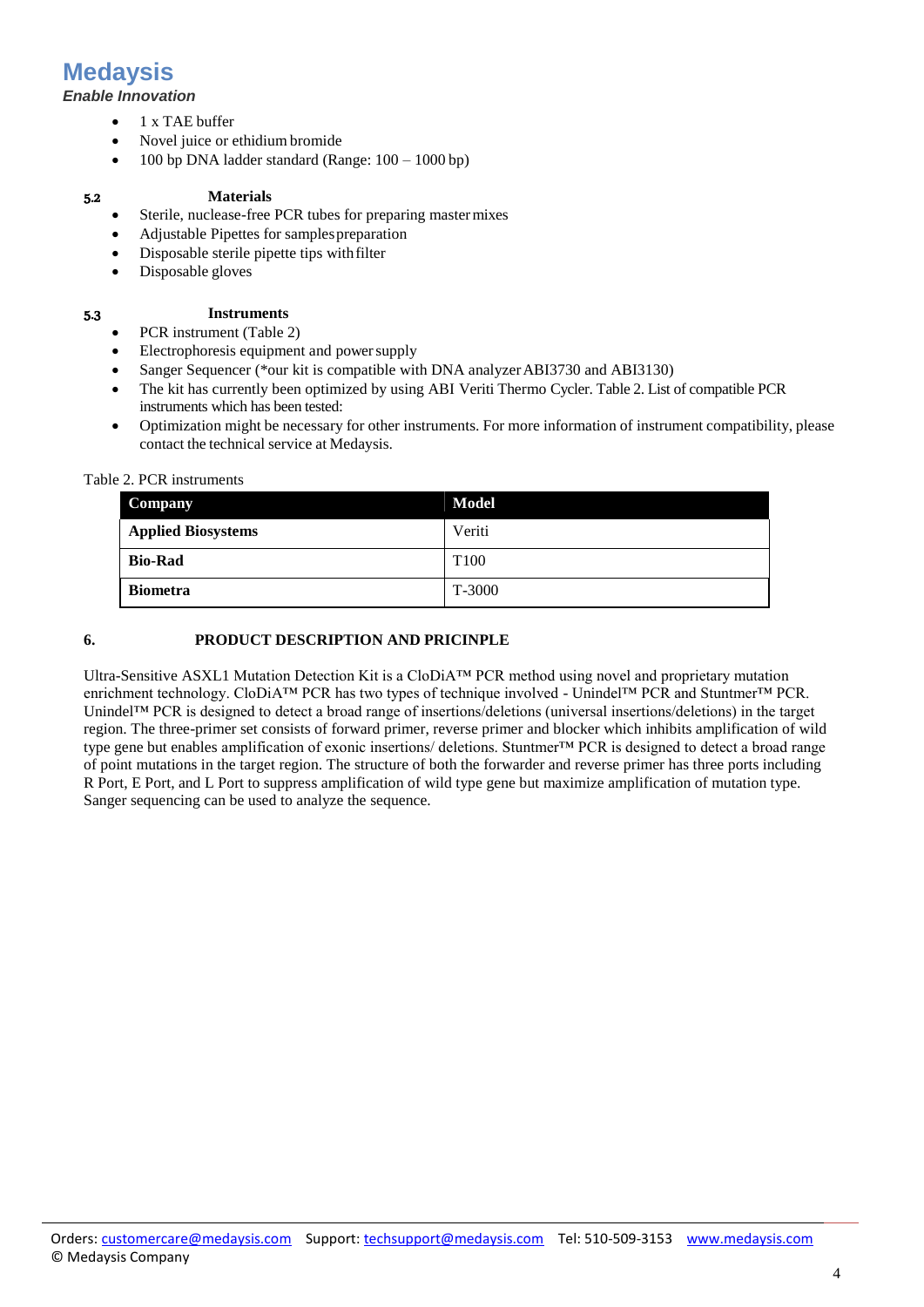

Figure 1. Principle of the Technology.

#### **Unindel PCR: Detects a Broad Range of Insertions/Deletions**



#### **Stuntmer PCR: Detects a Broad Range of Point Mutations**

<span id="page-4-0"></span>

#### **7. PROTOCOL**

To minimize the risk of contamination with foreign DNA, it is recommended that the kits should be conducted in a PCR clean environment.

#### <span id="page-4-1"></span>7.1 **DNA preparation**

Human genomic DNA must be extracted from formalin-fixed paraffin-embedded FFPE tissue, fine needle biopsy or pleural effusion specimens. For FFPE tissue, Medaysis recommends use of Qiagen DNA extraction kit (QIAamp DNA FFPE Tissue Kit, Cat. No. 56404) for genomic DNA extractions. For instructions, refer to the manufacturer's manuals. The kit can be used with DNA extracted with the most common manual and automated extraction methods.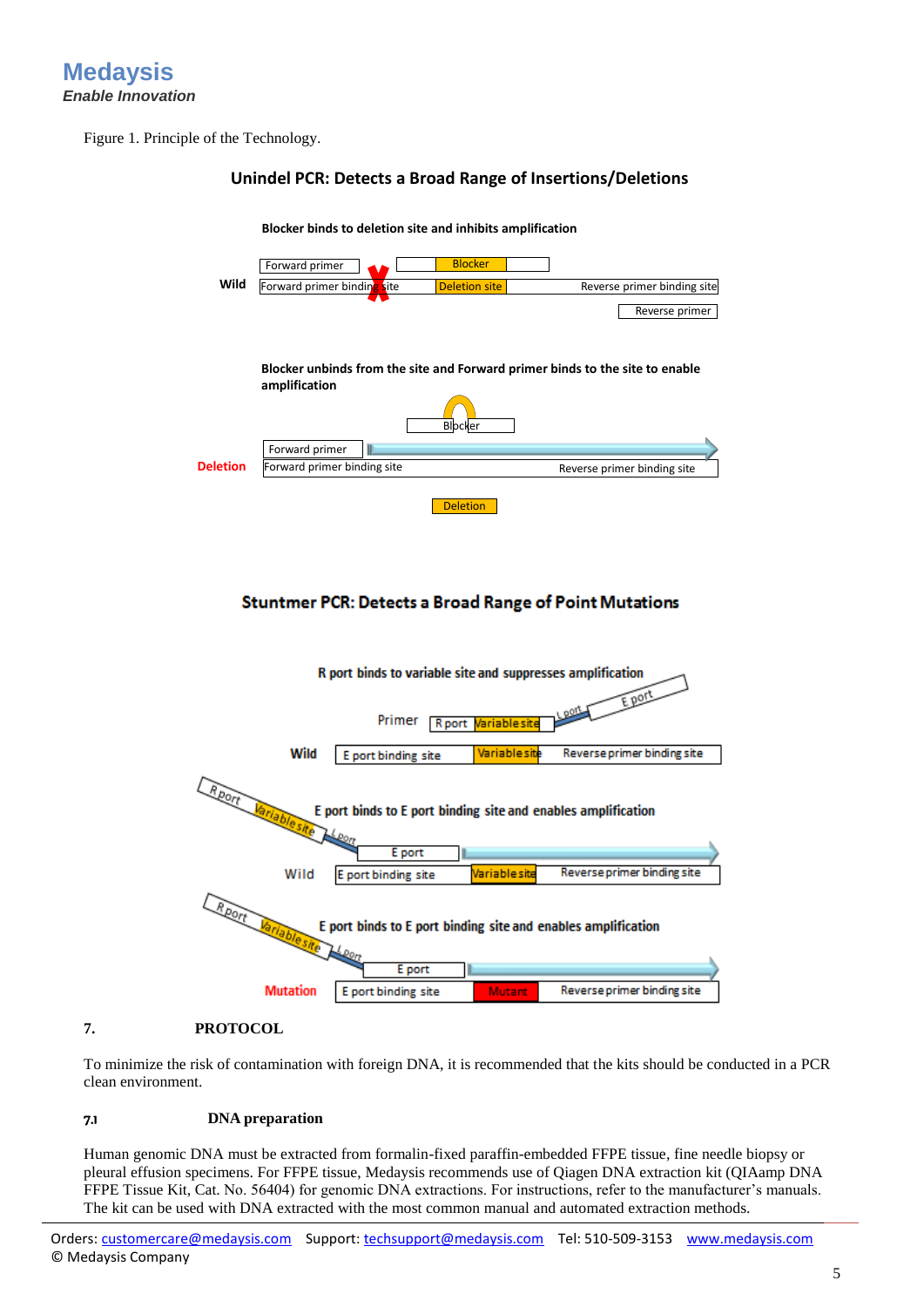# **Medaysis**

#### *Enable Innovation*

The OD value of genomic DNA extractions should be measured using the spectrophotometer or similar approach. Make sure that OD 260/OD280 value of sample is between 1.8 and 2.0. Extracted genomic DNA specimens may be stored at -20°C for long-term storage or refer to the manufacturer's manuals.

For further information regarding the compatibility of the device with different extraction methods please contact the technical support at Medaysis.

#### 7.2 **PCR reaction preparation**

- 1. Thaw and centrifuge all tubes (ASXL1 Exon 12 Primer Mix, 2x PCR Master Mix and SterileH2O at 4°C before use.
- 2. Prepare PCR tube and label it as S1.
- 3. Prepare separately PCR Reaction Mixture by adding 10 µl 2x PCR Master Mix**,** 4 μl Primer Mix and 5 µl Sterile H2O with a total of 19 µl mixture per reaction for S1.
- 4. Add 1 µl (20~100 ng/ul) DNA specimen into the PCR reaction mixture S1.
- 5. Pipette the mixture gently and centrifugebriefly.

Note: Same as the preparation of the DNA quality control, if more than one DNA specimens need to be tested, it is recommended to prepare a reaction mix of table  $3 \& 4$  (No. 2~4) and aliquot 19µl to each PCR tube.

<span id="page-5-0"></span>Table 3. PCR tube preparation per one reaction:

| Exon 12 mixture | Negative control |
|-----------------|------------------|

Table 4. Prepare the reaction mixture per one reaction according to the table below:

| No. | Component                                                                    | Volume $($ µl $)$ |
|-----|------------------------------------------------------------------------------|-------------------|
|     | DNA specimen $(20~100~\text{ng}/\text{\mu}l)$ / positive or negative control |                   |
|     | Each primer Mix                                                              |                   |
|     | 2x PCR Master Mix                                                            | 10                |
|     | Nuclease-Free Water                                                          |                   |
|     | Final Volume                                                                 | 20                |

#### <span id="page-5-1"></span>7.3 **PCR thermal cycling condition**

Table 5. Follow the PCR protocol exactly when operate PCR instrument

|                         | <b>Temperature</b> $(^{\circ}C)$ <b>Time (min)</b> |          | Cycle(s) |
|-------------------------|----------------------------------------------------|----------|----------|
| Stage 1                 |                                                    |          |          |
| Pre-denaturation        | 95                                                 | 5        |          |
| Stage 2                 |                                                    |          |          |
| Denaturation            | 95                                                 | 0.5      | 45       |
| <b>Primer Annealing</b> | 59                                                 | 0.5      |          |
| Elongation              | 72                                                 |          |          |
| Stage 3                 |                                                    |          |          |
| Extension               | 72                                                 | 10       |          |
| Preservation            | 10                                                 | $\infty$ |          |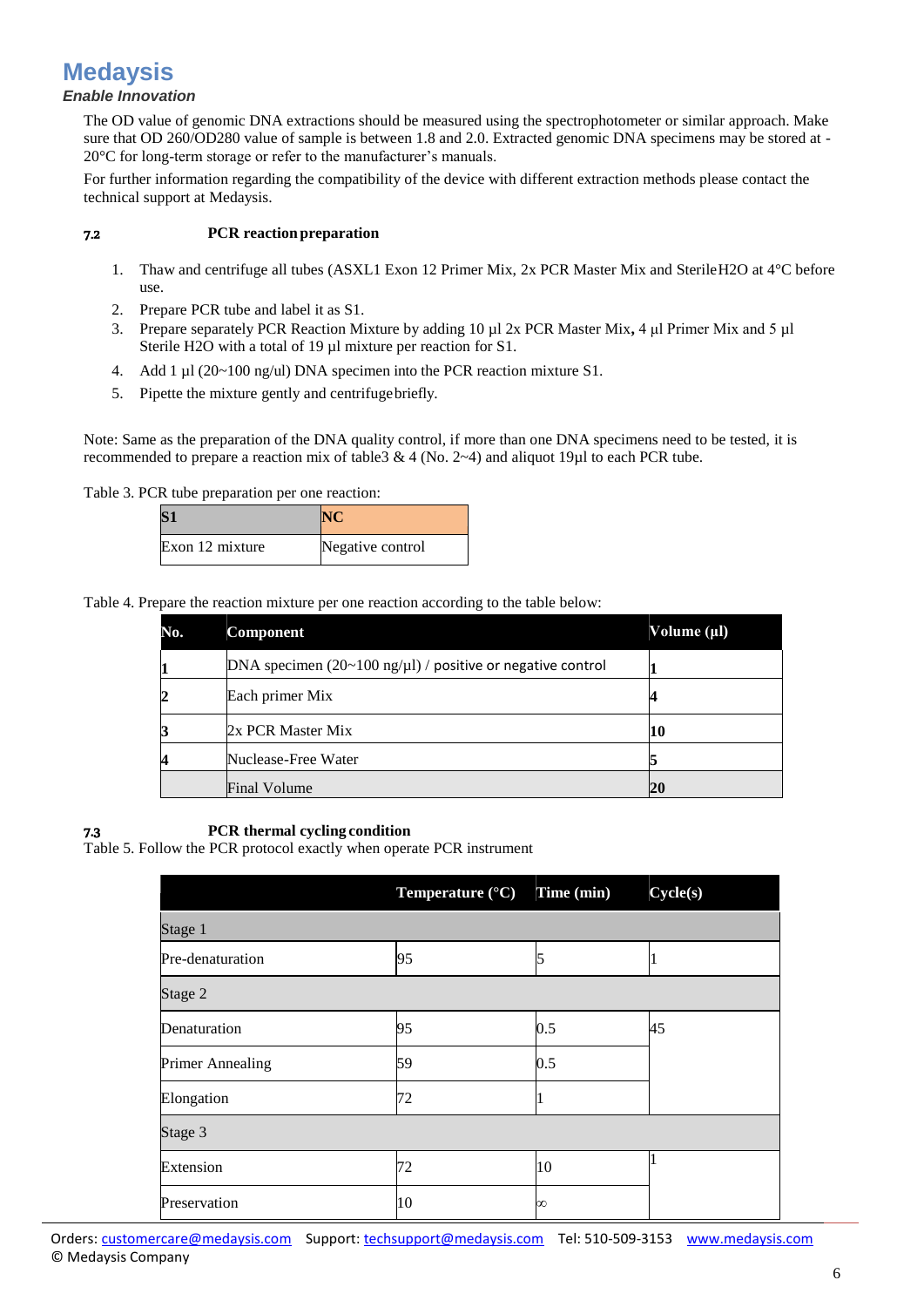#### **Medaysis** *Enable Innovation*

#### <span id="page-6-0"></span>7.4 **Run PCR gel electrophoresis(optional)**

Before Sanger sequencing, the PCR products can be examined by the standard agarose gel electrophoresis (2% agarose in 100ml 1X TAE buffer). The DNA will be visualized by ethidium bromide or novel juice fluorescence.

- 1. Loading PCR products: mix 5μl of PCR products with 1 μl of 6X novel juice loading dye and load in the 2% agarose gel.
- 2. Check the results of ASXL1 amplicon (~210 bp)
- 3. Perform Sanger sequencing referring to the manufacturer'smanuals. Store the rest of PCR products at 4°C.
- Note: For the instructions of DNA sequencer, refer to the manufacturer's manuals.

Figure 2. The amplicons of each PCR product on gel electrophoresis



Note: The result of gel electrophoresis is only used to determine PCR performance of sample. To analyze wild or mutant type should be determined based on the sequencing data.

#### <span id="page-6-1"></span>7.5 **Recommended Sanger sequencingprotocol**

Our kit is validated and compatible with DNA analyzer ABI3730. For the instructions of DNA sequencer, refer to the manufacturer's manuals.

For more information of instrument compatibility, please contact the technical service at [techsupport@medaysis.com.](mailto:techsupport@medaysis.com) Note: PCR products may need to be cleaned up before performing Sanger sequencing.

#### <span id="page-6-2"></span>**8. DATA ANALYSIS**

PCR products must be sequenced for further analysis. For data analysis, please interpret results refer to the manufacturer's manuals of the software.

Note: To get reasonable interpretation of your results, it is recommended to eliminate baseline "noise" of data. For the common mutation information, please refer to the following data.

For the common mutation information, please refer to the following data

Wild type:

Point mutation:

Deletion / insertion: